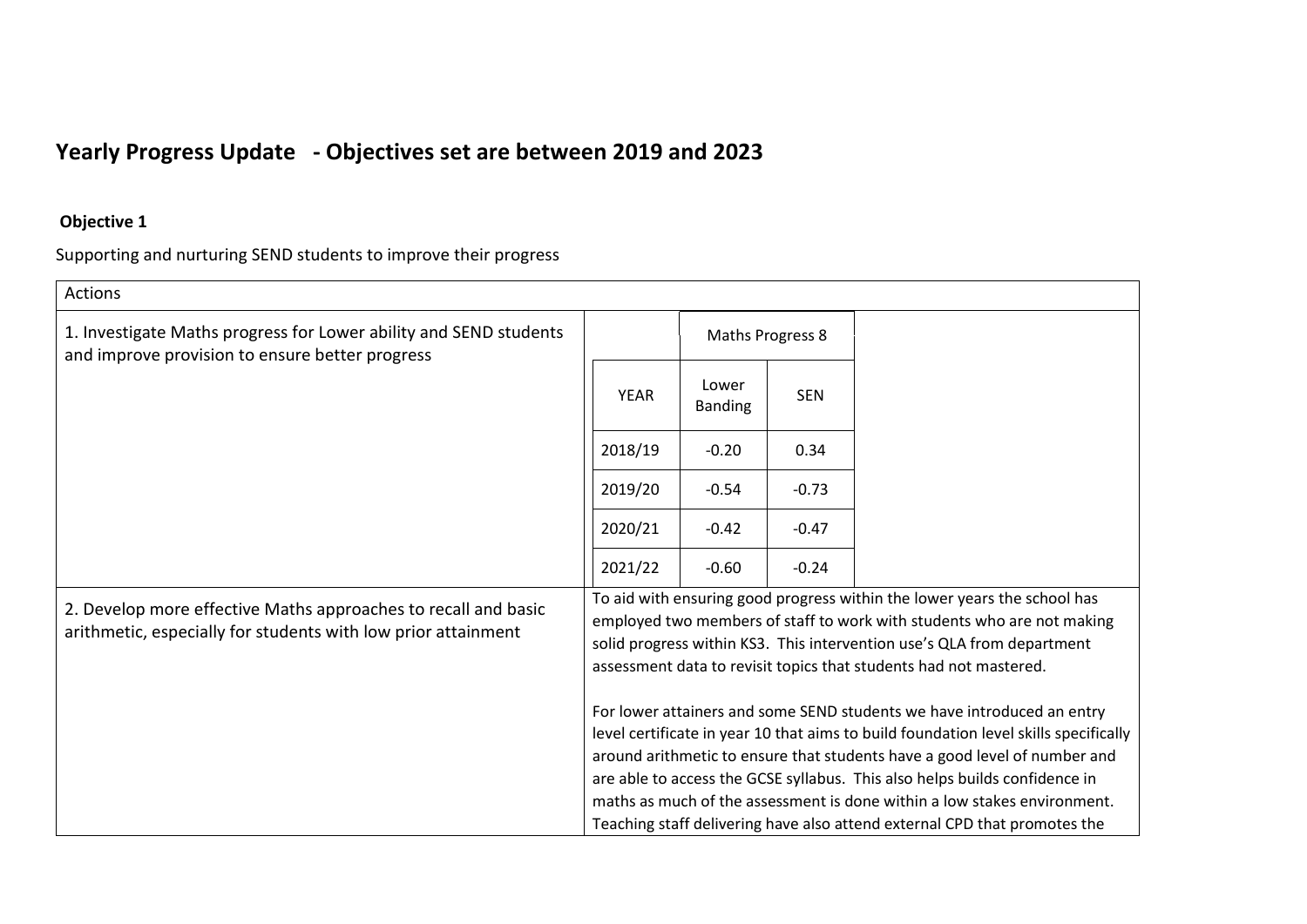|                                                                                                       | use of manipulatives to help students visualise and work with the ideas of<br>maths.                                                                                                                                                                                                                                                                                    |
|-------------------------------------------------------------------------------------------------------|-------------------------------------------------------------------------------------------------------------------------------------------------------------------------------------------------------------------------------------------------------------------------------------------------------------------------------------------------------------------------|
|                                                                                                       | At the start of year 7 students cover a numeracy scheme of learning for the<br>first 4 weeks that covers key number skills that they should have developed<br>at KS2.                                                                                                                                                                                                   |
|                                                                                                       | Starters for lower attainers in year 7 and 8 are all arithmetic based and aims<br>to promote excellent recall around times tables, number bonds and other<br>numerical foundations. Starters are also used throughout the curriculum to<br>promote recall dependent upon stage and prior maths knowledge.                                                               |
|                                                                                                       | Using the structure of setting allows for smaller groups with students that<br>have students with lower attainment upon entry, this allows for more<br>targeted support from the teacher.                                                                                                                                                                               |
| 3. Investigate most effective provision for SEND students who are<br>struggling to engage with school | On the Ofsted Parent view survey for 2020/21 under the question<br>My child has SEND, and the school gives them the support they need to<br>succeed. 100% of the parents said they either agreed or strongly agreed.                                                                                                                                                    |
|                                                                                                       | External SEND review on 27 Jan found "The school uses several whole<br>school strategies that particularly support students with SEND".                                                                                                                                                                                                                                 |
|                                                                                                       | Ready to learn has made a big impact on students understanding of<br>what they need to do to ensure they are ready for lessons.<br>Expectations are on the board at the beginning of each session and<br>discussed. This links closely to the PFA Agenda.<br>Students I met could describe what it was and how it would help them<br>"It's going to help me get a job." |
|                                                                                                       | SENCO delivered training to Trust Teaching Assistants based on latest EEF<br>research on supporting students in lessons.                                                                                                                                                                                                                                                |
|                                                                                                       | Support provided to students with SEND throughout lockdowns to ensure<br>that attendance of students with SEND remained high including daily phone                                                                                                                                                                                                                      |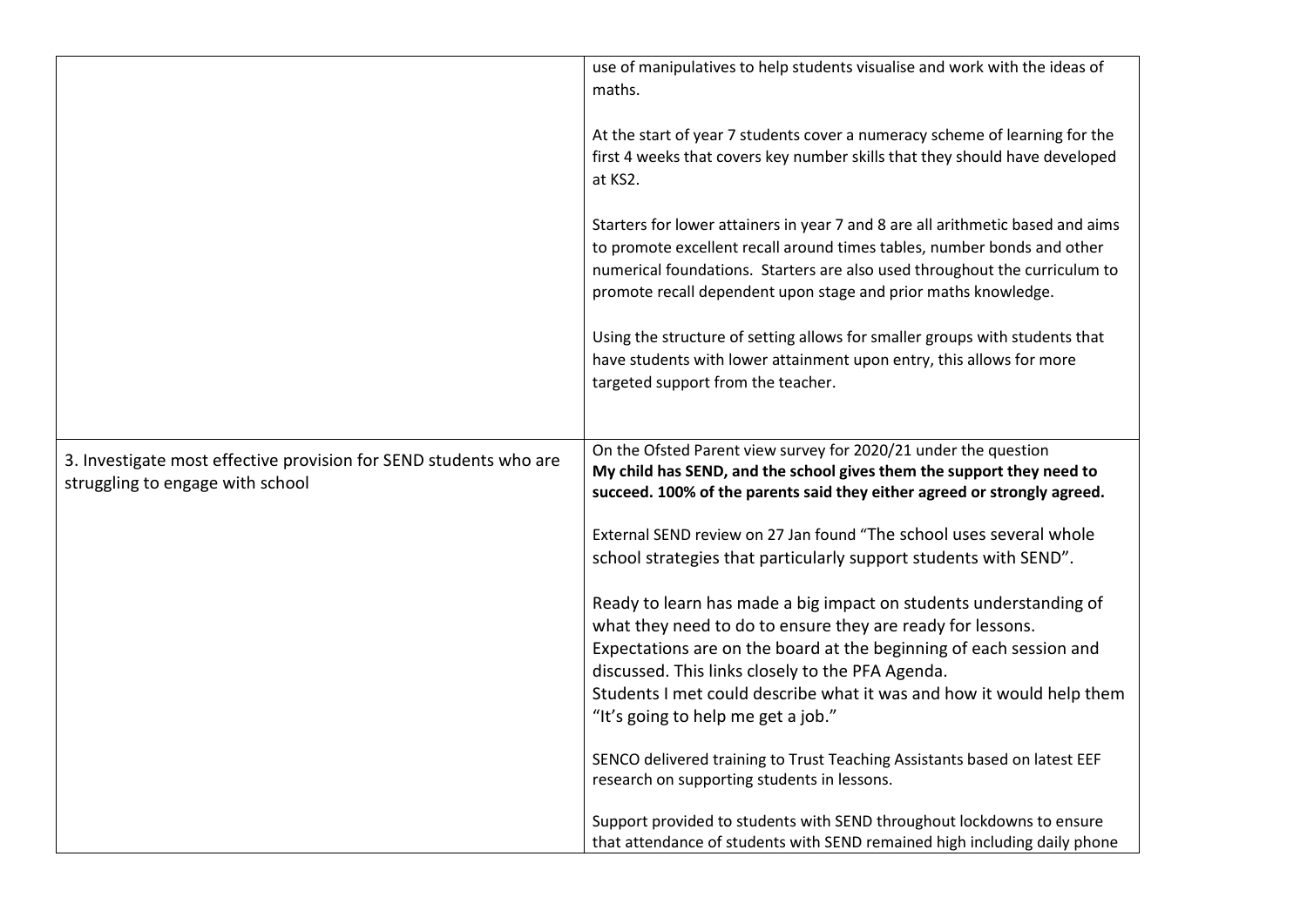|                                                                                          | calls and weekly one-to-one meetings. SEND bubble remained open during<br>lockdown 2. Attendance of students with SEND is 88%.                                                                                                                                                                                                                                                                                                                                                                                                                                                                                                                                                                                                                                                                                                                                                                                                                                                                                                                                                                                                                                                                                                                        |
|------------------------------------------------------------------------------------------|-------------------------------------------------------------------------------------------------------------------------------------------------------------------------------------------------------------------------------------------------------------------------------------------------------------------------------------------------------------------------------------------------------------------------------------------------------------------------------------------------------------------------------------------------------------------------------------------------------------------------------------------------------------------------------------------------------------------------------------------------------------------------------------------------------------------------------------------------------------------------------------------------------------------------------------------------------------------------------------------------------------------------------------------------------------------------------------------------------------------------------------------------------------------------------------------------------------------------------------------------------|
| 4. Ensure whole school differentiation CPD supports progress for<br><b>SEND students</b> | 27th Jan External SEND Review highlighted 'SEND has a high priority and<br>there is time allocated to all weekly briefings.<br>The SENCO is experienced and has achieved the NASENCO Award. He is<br>supported by an experienced and knowledgeable HLTA.<br>Evidence of regular use of scaffolding tools across the curriculum'<br>Knowledge Organisers have now been developed and created as a result of<br>INSET in October 2020 and June 2021 for Years 7 and 11. The aim of<br>Knowledge Organisers is to enable all students, including our high-priority<br>groups such as SEND students to access the powerful knowledge or the key<br>content for each of their subjects. This is a 'go-to' learning tool which<br>students use in lessons for classwork, at home for set homework tasks and in<br>Year 11 to support intervention sessions.<br>The Organisers are also available to download via our Academy website,<br>should parents or carers wish to view them or support their child with their<br>learning. We are now working towards embedding our Knowledge<br>Organisers into our everyday learning routines, as part of our typical practice<br>and monitoring their impact on student outcomes as we move through the<br>year. |
| 6. Track and monitor SEND group carefully ensuring correct                               | Review of SEND register - Summer Term 2021.                                                                                                                                                                                                                                                                                                                                                                                                                                                                                                                                                                                                                                                                                                                                                                                                                                                                                                                                                                                                                                                                                                                                                                                                           |
| students identified                                                                      | Trust update of SEND register policy and review - Spring Term 2022.                                                                                                                                                                                                                                                                                                                                                                                                                                                                                                                                                                                                                                                                                                                                                                                                                                                                                                                                                                                                                                                                                                                                                                                   |
| 7. Students with learning needs are fully assessed for any access                        | 61 / 177 (34%) have qualified for some access arrangements in their                                                                                                                                                                                                                                                                                                                                                                                                                                                                                                                                                                                                                                                                                                                                                                                                                                                                                                                                                                                                                                                                                                                                                                                   |
| requirements in external exams to ensure they have a level playing                       | examinations this year. They include: readers, scribes, extra time and word                                                                                                                                                                                                                                                                                                                                                                                                                                                                                                                                                                                                                                                                                                                                                                                                                                                                                                                                                                                                                                                                                                                                                                           |
| field with other learners.                                                               | processors.                                                                                                                                                                                                                                                                                                                                                                                                                                                                                                                                                                                                                                                                                                                                                                                                                                                                                                                                                                                                                                                                                                                                                                                                                                           |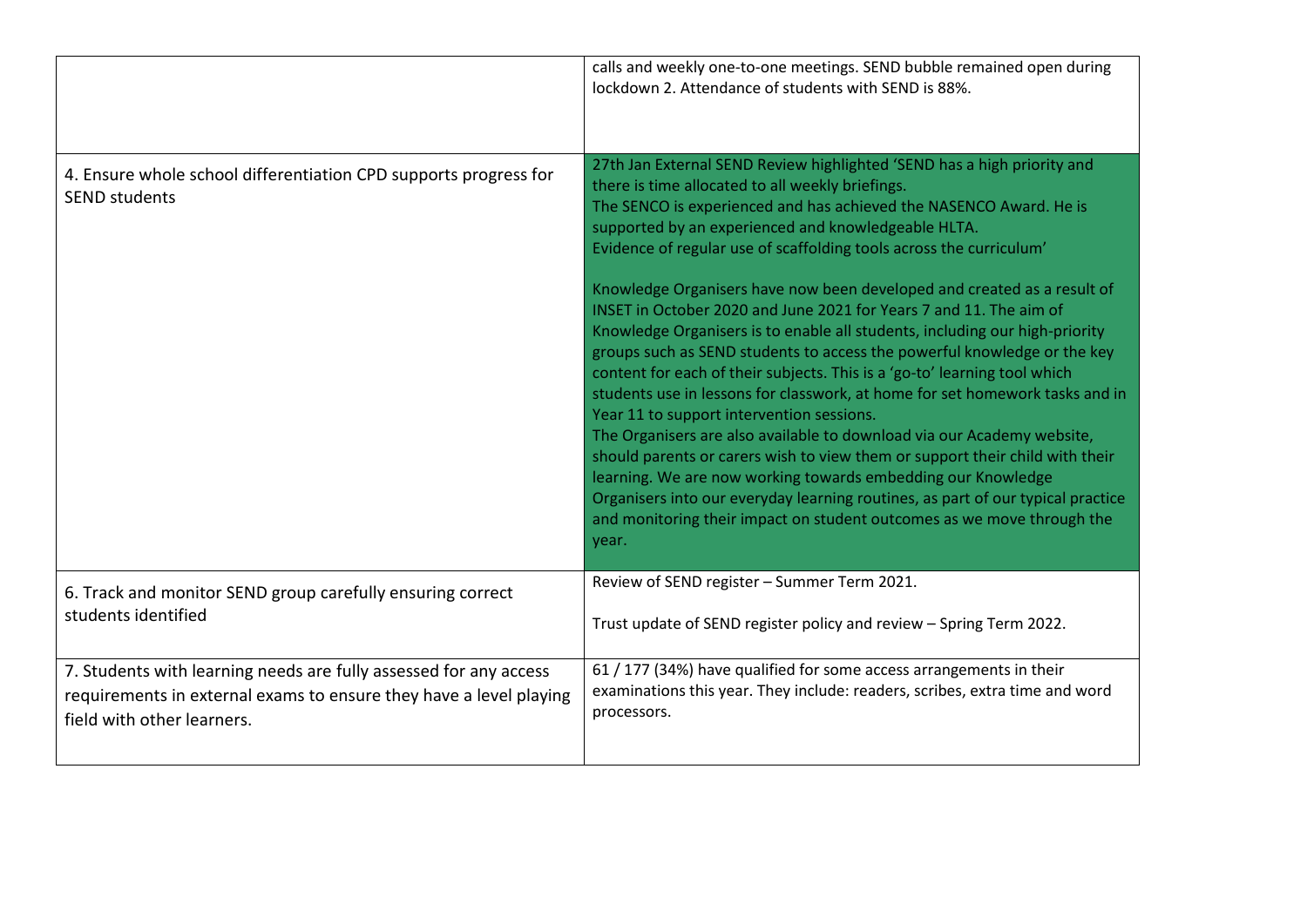## **Objective 2**

Improved health, well-being and self-esteem of students with protected characteristics and encourage a sense of belonging to the wider school and year groups.

| <b>Actions</b>                                                                                                                                                                                      |                                                                                                                                                                                                                                                                                                                                                                                                                                                                                                                                                                                                                                                                                                                                                                                            |
|-----------------------------------------------------------------------------------------------------------------------------------------------------------------------------------------------------|--------------------------------------------------------------------------------------------------------------------------------------------------------------------------------------------------------------------------------------------------------------------------------------------------------------------------------------------------------------------------------------------------------------------------------------------------------------------------------------------------------------------------------------------------------------------------------------------------------------------------------------------------------------------------------------------------------------------------------------------------------------------------------------------|
| 1. To use the surveys as a benchmark on the well-being and<br>level of happiness of all students and identify trends<br>regarding those with protected characteristics as measured<br>by the survey | As a result of the surveys a clear action plan has been written to address<br>some key areas for well-being. Assemblies and Drop Down Days on<br>promoting good sleeping habits and managing stress are planned for<br>semester 2. Additionally, a "Who can I talk to" strategy has been launched<br>with HOY's to ensure every child has a go to adult who they can trust should<br>they need to talk to someone.<br>Behaviours are monitored and any arising trends are addressed in PSHE<br>and/or tutor time. Work around what can impact on someone's confidence<br>and self-esteem is being planned in year 7 in HT5 to further promote positive<br>well-being.<br>The surveys suggested that all groups of the student body felt valued when<br>gaining opinions within our school. |
| 2. Use student voice to understand barriers to good levels of<br>health, well-being and self-esteem in students with<br>protected characteristics                                                   | LGBTQ+ History month and the strategies used to observe it were discussed<br>with the LGBTQ+ Safe Space group. Their ideas were considered and those<br>that were practical were implemented. Following the feedback, it has been<br>identified that a more formal panel is required to address LGBTQ+ opinions<br>on wider school matters and should be more representative of students<br>across all three key stages. This will be actioned for the new school year.                                                                                                                                                                                                                                                                                                                    |
| 3. Monitor awards and monitor extracurricular take up by<br>students from groups with protected characteristics and<br>modify provision to improve inclusivity                                      | Over 40 different clubs have ran over the first semester and<br>participation in these clubs from groups with protected characteristics<br>has increased. Sporting teams have had representation from across<br>the groups since September and we have a SEND sporting festival<br>planned in semester 2 to further increase participation. A specific<br>LGBTQ+ club has been set up for this group of students. All<br>extracurricular clubs are open to all students; however, a specific girls<br>only trampolining club has been set up to boost participation of KS3<br>girls.                                                                                                                                                                                                       |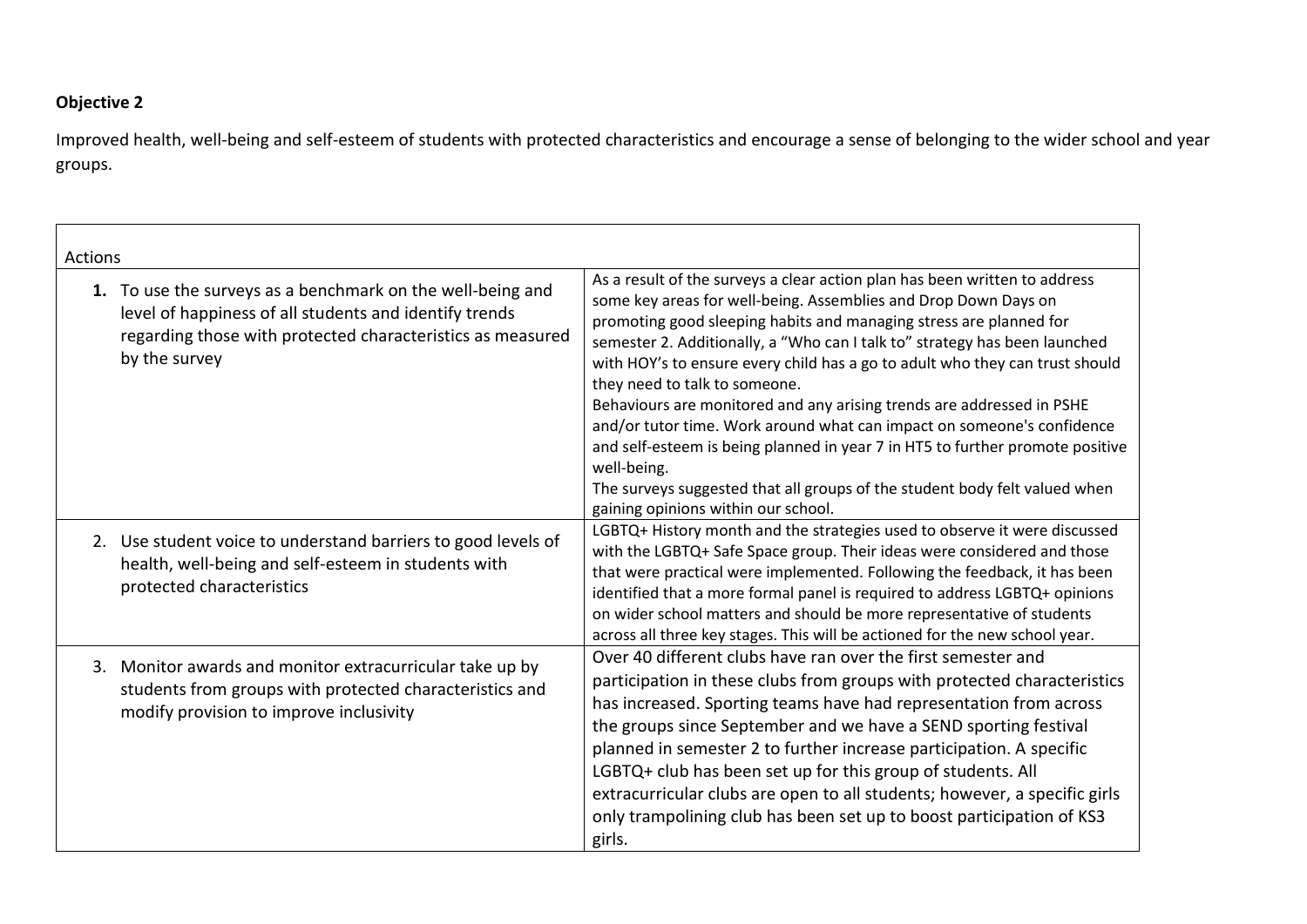|                                                                                                                                                   | A Going for Gold award is being introduced to further increase<br>participation in extracurricular clubs after February half term.<br>Students with SEND in KS3 are supported in small nurture group<br>environment, with access to the full curriculum and teaching from<br>specialist teachers throughout.<br>Students with SEND are awarded each term in Celebration Assemblies.<br>See appendix 1 for rewards base on achievement points                                                                                                                                                                                                                                                                                                                                  |
|---------------------------------------------------------------------------------------------------------------------------------------------------|-------------------------------------------------------------------------------------------------------------------------------------------------------------------------------------------------------------------------------------------------------------------------------------------------------------------------------------------------------------------------------------------------------------------------------------------------------------------------------------------------------------------------------------------------------------------------------------------------------------------------------------------------------------------------------------------------------------------------------------------------------------------------------|
| 4. Monitor bullying records and hate crime incidents log for<br>trends and patterns involving students with protected<br>characteristics          | Bullying incidents are logged and reviewed termly to study impact on<br>protected characteristics                                                                                                                                                                                                                                                                                                                                                                                                                                                                                                                                                                                                                                                                             |
| Use restorative justice to deal with perpetrators of bullying<br>5.<br>of those with protected characteristics to improve levels of<br>empathy    | Restorative Conversation training delivered to staff in 2019 and remains a<br>part of Microscripts,                                                                                                                                                                                                                                                                                                                                                                                                                                                                                                                                                                                                                                                                           |
| 6. To use drop down days, assembly and PSHE to promote an<br>inclusive culture where it is recognized that we are all<br>different, but all equal | Drop Down Day 1 for KS3 followed the theme of developing character and<br>respecting each other's opinions. Students participated in a range of<br>workshops and team building activities that were used to promote listening<br>to each other views to complete set tasks. Creative thinking, patience and<br>tolerance was shown by students through the day. In KS4 a FBV day focused<br>on how to live life in a modern-day Britain, celebrating what diversity brings<br>to communities.<br><b>PSHE</b><br>Black History Month-current affairs topics based on black people.<br>LGBTQ+ History month-sharing of terminology, increased representation<br>of the community in lessons through examples and case studies,<br>assembly on LGBTQ+ history month held by MEV. |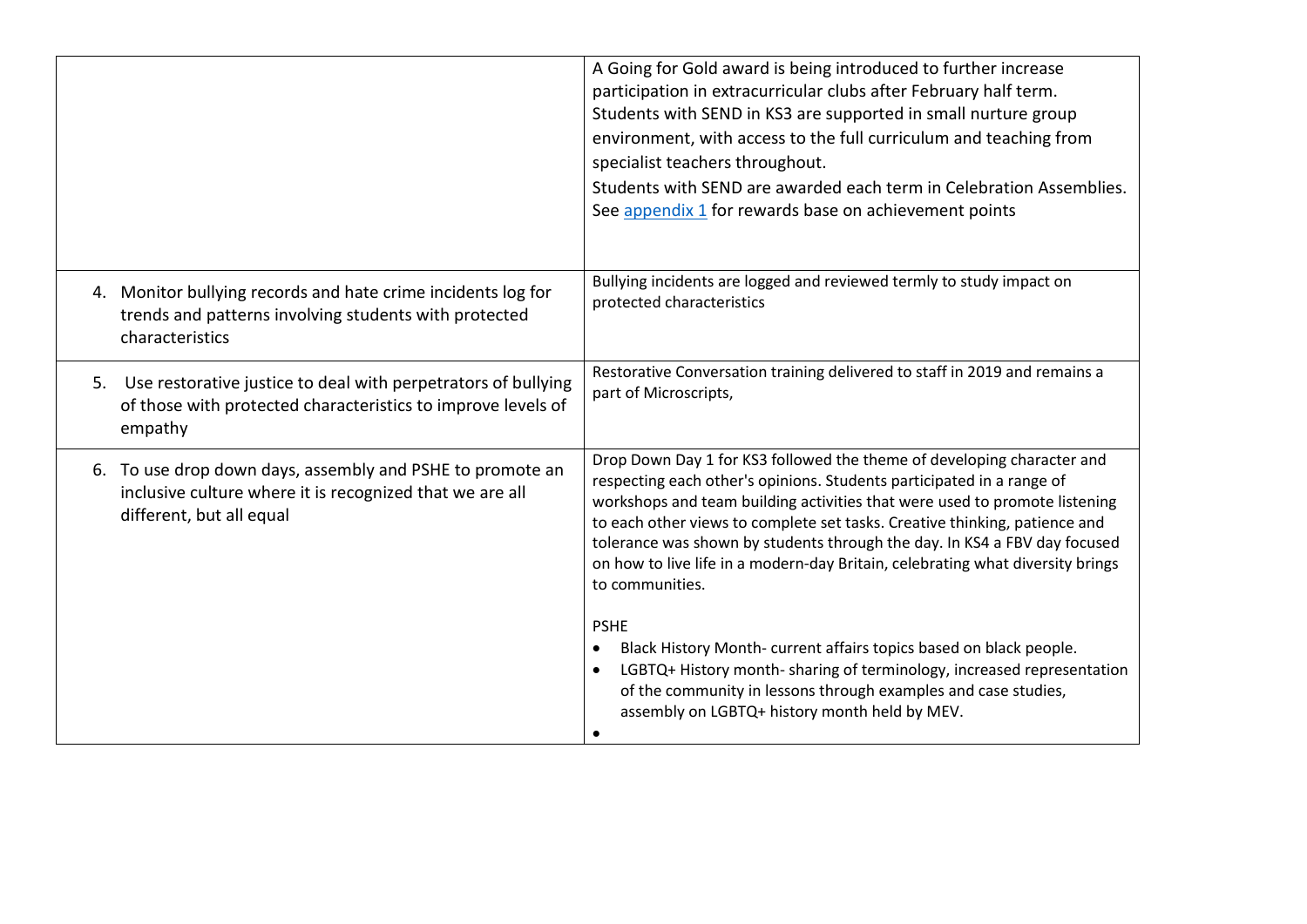| 7. To involve parents, governors and students in reviewing the<br>anti-bullying processes and procedures to ensure best<br>practice for all students but particularly those with<br>protected characteristics | LGBTQ+ group asked their opinions on how the month should be<br>celebrated.<br>Wording of the RSE policy adapted to include discriminatory language<br>and stereotypes including harmful sexual behaviour.<br>NCC delivered Anti-Bullying Training to all parents online in Summer<br>2020 and re-shared during 2021. |
|---------------------------------------------------------------------------------------------------------------------------------------------------------------------------------------------------------------|-----------------------------------------------------------------------------------------------------------------------------------------------------------------------------------------------------------------------------------------------------------------------------------------------------------------------|
|---------------------------------------------------------------------------------------------------------------------------------------------------------------------------------------------------------------|-----------------------------------------------------------------------------------------------------------------------------------------------------------------------------------------------------------------------------------------------------------------------------------------------------------------------|